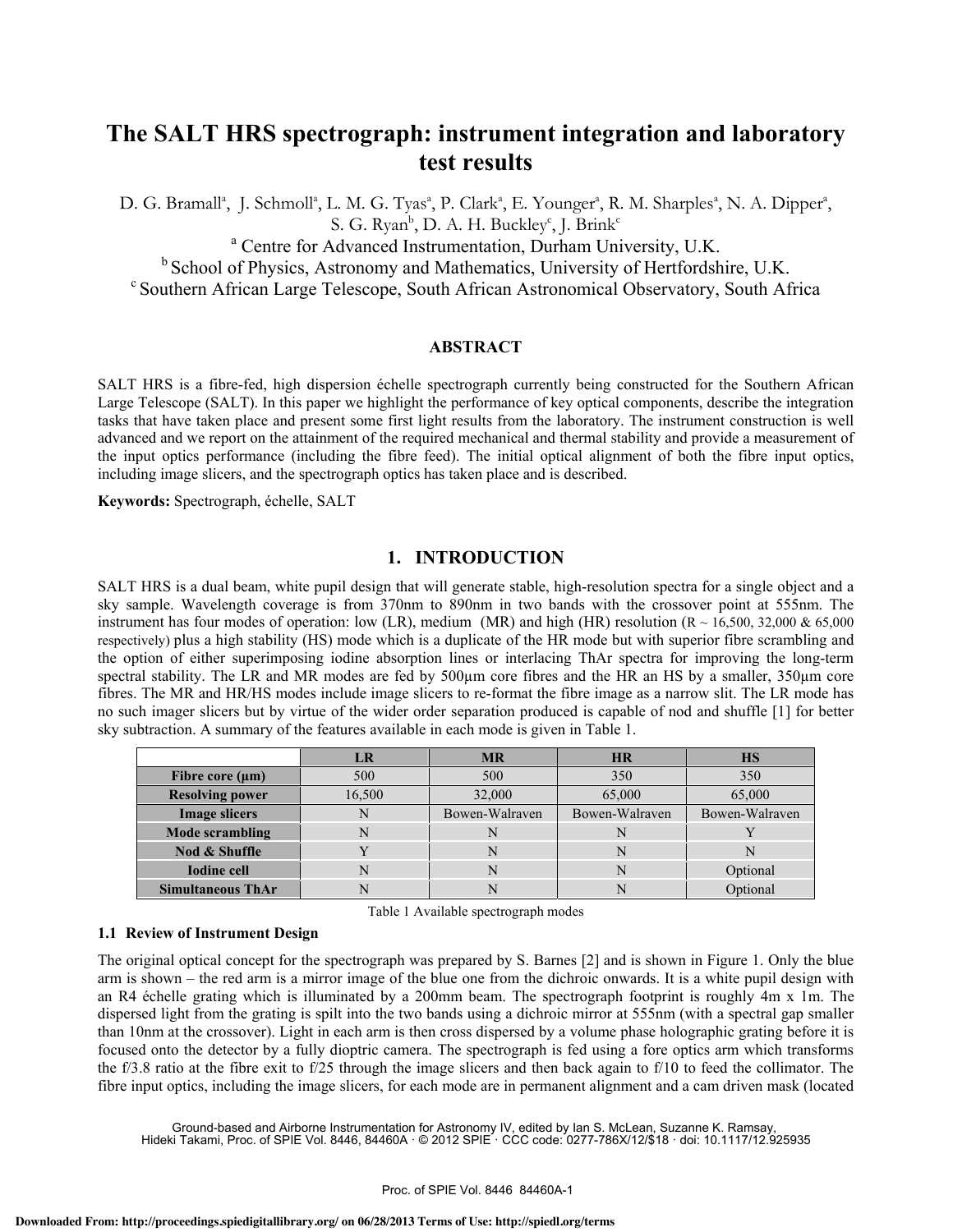directly in front of the slits) blocks light from all but the currently selected mode. The trade-offs which took place to optimise the instrument performance at the point when the key optical components were specified for manufacture were discussed in a previous paper [3]. SALT HRS is expected to deliver the performance outlined in Table 2.

| <b>Criteria</b>           | <b>Nominal performance</b>              |
|---------------------------|-----------------------------------------|
| Wavelength range          | 370-890nm (2 bands)                     |
| Spectral resolution       | $R \sim 16, 500, 32, 000, 65,000$       |
| Overall efficiency        | HR/MR $>10\%$ at 480 and 650nm          |
|                           | $LR > 20\%$ at 480 and 650nm            |
|                           | (excluding telescope $\&$ input losses) |
| Spectral Stability        | $<$ 0.1 pixel over 3 hrs                |
| Quick-look data reduction | Extracted wavelength-calibrated spectra |
|                           | within $\leq$ 3 minutes                 |
| Exposure meter            | $S/N>10$ for V<13 magnitude             |

Table 2 Key performance criteria

#### **1.2 Instrument Stability**

For the highest radial velocity precision the instrument should achieve a temperature stability approaching 1mK. To this end the entire spectrograph is enclosed inside a heated vacuum chamber to provide immunity from refractive index variations in the light path and maintain close control over the instrument temperature. The vacuum vessel is further encased in an insulating jacket and is sited in an enclosure which is maintained at temperature of  $22^{\circ}C \pm 0.5^{\circ}C$  by a closed loop air conditioner which provides immunity from temperature fluctuations in the spectrograph room and eliminates seasonal variations.



Figure 1 Optical layout (blue arm only is shown). The dichroic is positioned at the fold in the light path centre-left of the diagram.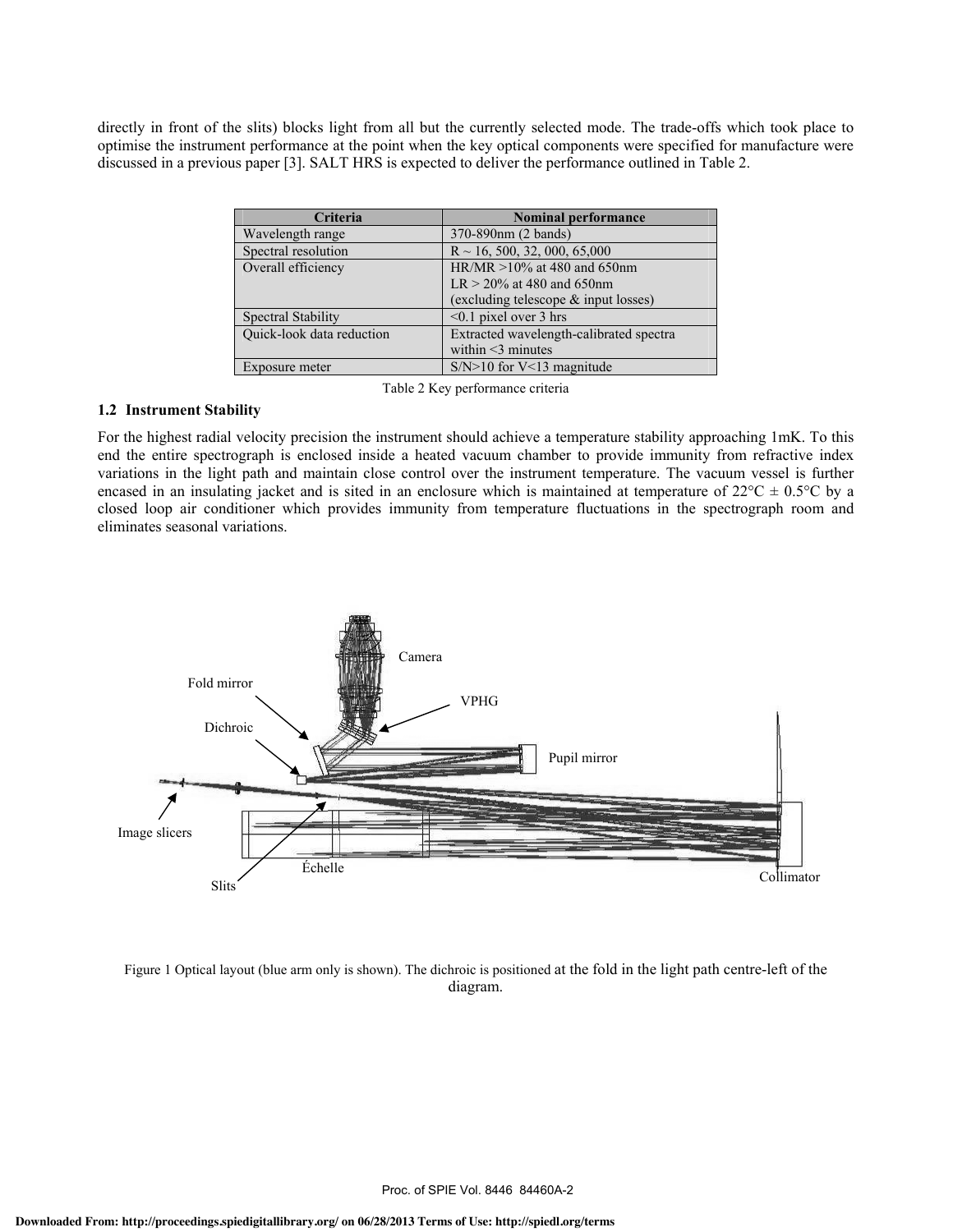# **2. COMPONENT PERFORMANCE**

## **2.1 The Échelle Grating**



Figure 2 The échelle grating during delivery inspection

The échelle grating is a double replica of a 41.59 groove/mm grating with a 76 blaze angle that has been reproduced on a Zerodur substrate by Richardson Gratings. The grating was optically tested after replication and the results are summarized in Table 3.

| Parameter                                           | <b>Measurement</b>                                                              |
|-----------------------------------------------------|---------------------------------------------------------------------------------|
| Spectral resolution                                 | 736,000 at 632.8nm                                                              |
| Spatial resolution                                  | $\sim 0.3$ arc sec                                                              |
| Ghost intensity                                     | $\sqrt{4.0 \times 10^{-5}}$ (relative to parent)                                |
| Blaze angle                                         | $76.2^\circ$                                                                    |
| Efficiency (un-<br>polarised, average<br>S&P plane) | $>67\%$ at 360nm<br>$> 65\%$ at 400nm<br>$>63\%$ at 550nm<br>$>62\%$ near 900nm |

Table 3 Summary of measured échelle characteristics

#### **2.2 Mirrors**

The large mirrors were all figured in Zerodur by KiwiStar Optics. The collimator is an off-axis parabolic mirror with a footprint of approximately 600 x 70mm. It is sourced from a 735mm f/2.7 on-axis parabolic parent having a focal length of 2000mm. It has a custom reflective coating optimised for the very broad 380-890nm range. The two pupil mirrors are on-axis concave, spherical mirrors with a footprint of 450x150mm and are identical except for the wavelength optimised coating in the red and blue channels. The pupil mirrors reduce the size of the pupil by a factor of 1.8. The surface form attained on each of the mirrors, along with the achieved coating performance of the collimator, is shown in Table 4.

| <b>Parameter</b>  | <b>Wavefront error</b> | <b>Coating reflectivity</b> |                                                                               |
|-------------------|------------------------|-----------------------------|-------------------------------------------------------------------------------|
|                   | PV<br>(nm)             | $RMS$ (nm)                  |                                                                               |
| Red pupil mirror  | 92                     | 20                          |                                                                               |
| Red fold mirror   | 115                    | 18                          |                                                                               |
| Blue pupil mirror | 66                     | 14                          |                                                                               |
| Blue fold mirror  | 112                    | 23                          |                                                                               |
| Collimator        | 119                    | 24                          | 84.3% at 380nm<br>87.8% at 390nm<br>91.6% at 400 nm<br>$> 96.2\%$ above 450nm |

Table 4 Summary of mirror wavefront errors (all measured at 633nm) and reflectivities

#### **2.3 Dichroic**

The blue and red wavelengths are separated by a dichroic with a crossover nominally at 555nm. The blue arm is configured to be in reflection and the red in transmission. The manufactured optic has a transition region that is approximately 20nm wide. It has been decided that to maximise the orders captured at the extreme red end of the spectrum, the dimmest of the overlapping orders will not be imaged on the red CCD.

## **2.4 Cross dispersers**

Cross dispersion is achieved through the use of volume phase holographic gratings. The red and blue gratings have line densities of 855 l/mm and 1850 l/mm respectively. We have measured the first diffracted order transmission efficiency across the entire wavelength range using a monochromator. A comparison with the theoretical efficiencies computed using models is given in Table 5.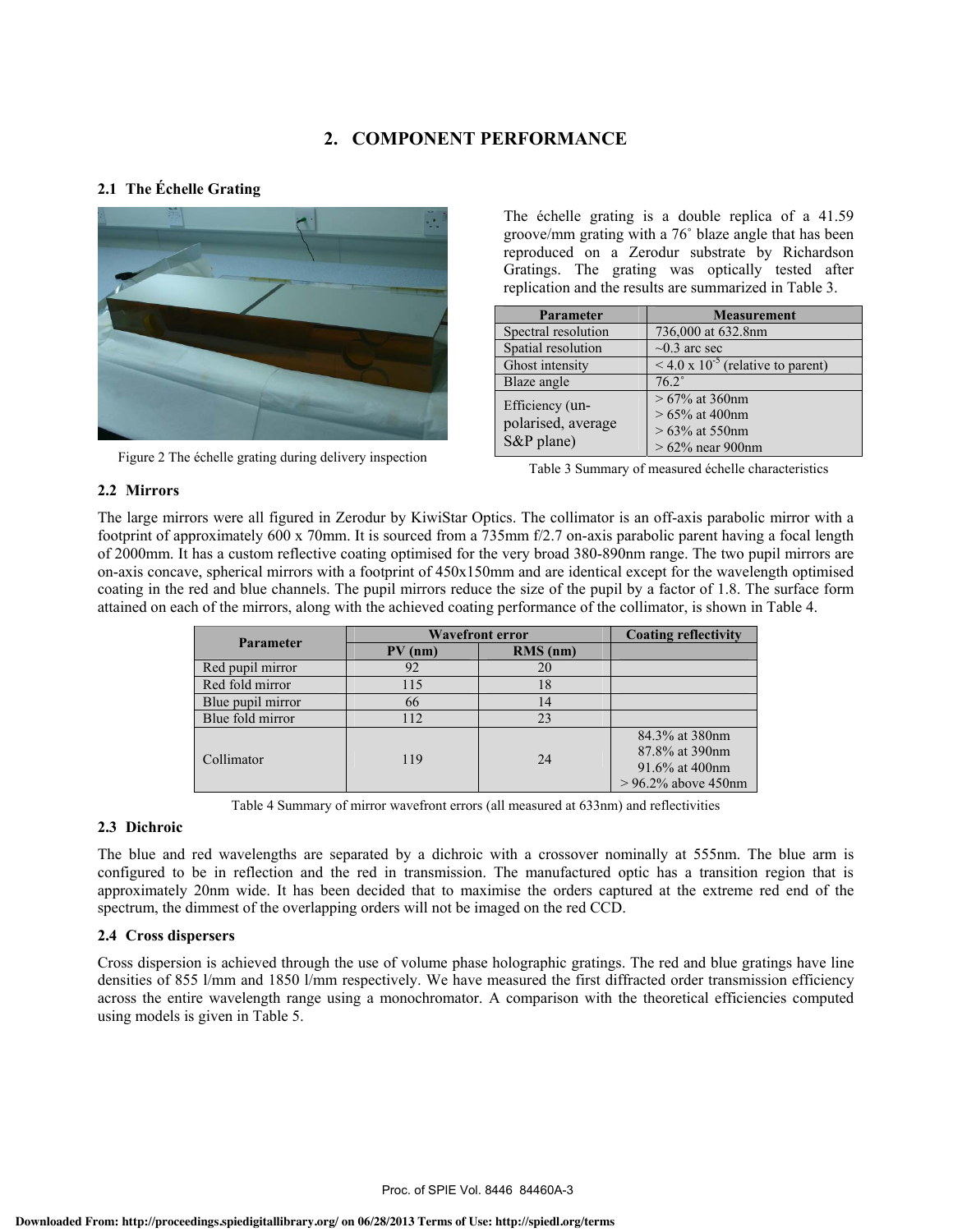|                 | Throughput $(\% )$ |                                |  |  |  |  |
|-----------------|--------------------|--------------------------------|--|--|--|--|
| Wavelength (nm) | <b>Theoretical</b> | Measured 1 <sup>st</sup> order |  |  |  |  |
| 405             |                    |                                |  |  |  |  |
| 532             |                    |                                |  |  |  |  |
| 633             |                    |                                |  |  |  |  |
|                 |                    |                                |  |  |  |  |

Table 5 VPHG efficiency

#### **2.5 Cameras**

The two cameras were manufactured by SESO (Societe Europeenne de Systemes Opticques, Aix-en-Provence, France). The blue camera assembly comprises 8 lenses and has a clear aperture of 150mm while the red camera has 6 lenses and a clear aperture of 170mm. Both cameras have a cylindrical field flattening lens as the last element which has been made removable such that it can also act as the window for the detector cryostats. The working conditions of the cameras could not be re-created at the supplier as a pre-aberrated source was not available to replicate the spectrograph optics. Instead, the cameras were tested in double pass transmission (at 633nm) with an autocollimating flat mirror across the field of view of the cameras. The wavefront error for the cameras alone (shown in Tables 6 and 7) was found by subtracting the expected aberrations computed in Zemax from the measured performance.



Figure 3 The blue camera acceptance test

| <b>Parameter</b>    | <b>Measurement</b>                |
|---------------------|-----------------------------------|
| Focal length        | 199.085mm                         |
| WFE (on axis)       | $0.27\lambda$ ( $\lambda$ =633nm) |
| Global transmission | $> 94.5\%$                        |

Table 6 Summary of red camera tests

| <b>Parameter</b>    | <b>Measurement</b>                                                 |
|---------------------|--------------------------------------------------------------------|
| Focal length        | 166.778mm                                                          |
| WFE (on axis)       | $0.44\lambda$ RMS ( $\lambda$ =633nm)                              |
| Global transmission | $> 85 \%$ at 380nm<br>$> 88.5\%$ at 410nm<br>$> 92\%$ above 450 nm |

Table 7 Summary of blue camera tests

#### **2.6 Detectors**

The blue arm has an e2v CCD 44-82 blue detector which is thinned and back illuminated. It has a broadband antireflective coating aplpied. The pixel format is 2048 x 4096 (15µm pixels) and can be read out using one or two readout registers at speeds up to 1MHz. The software also features optional pre-binning and up to 5 readout windows may be specified. The red CCD is a 4096 x 4096 e2v 231-84, again with 15<sub>k</sub>m pixels. This chip is manufactured from deep depletion silicon and has the Extra Red Plus fringe suppression option. The fringe suppression process attenuates the internal interference fringes seen at long wavelengths (>800nm) on thinned, backside illuminated CCDs. The CCDs are read out using Gen III controllers from Astronomical Research Cameras Inc. These also provide the stabilisation of CCD temperature using a small resistive heater near the chip. The quantum efficiency of the red CCD is 93.1% at 650nm, falling to 58.4% at 900nm.

| <b>Port/Speed</b> | <b>890kHz</b> | 480kHz   | 101kHz   |                   |                             |          |          |
|-------------------|---------------|----------|----------|-------------------|-----------------------------|----------|----------|
| Lower left        | $4.52e-$      | $3.56e-$ | $2.87e-$ | <b>Port/Speed</b> | 1MHz                        | 400kHz   | 100kHz   |
| Lower right       | $4.45e-$      | $3.41e-$ | $2.82e-$ | Left              | $5.79e-$                    | $4.13e-$ | $3.80e-$ |
| Upper right       | $4.72e-$      | $3.60e-$ | $2.95e-$ | Right             | 5.86e-                      | $4.29e-$ | $3.63e-$ |
| Upper left        | 5.13e-        | $3.88e-$ | $2.95e-$ |                   | Table 9 Blue CCD read noise |          |          |

| Table 8 Red CCD read noise |  |  |
|----------------------------|--|--|
|                            |  |  |

The detectors are mounted in identical cryostats, which sit outside of the main vacuum chamber and are cooled using closed cycle coolers. Additional work has taken place to maximise the time that the dewar can remain cold before repumping is required and, in the case of the red system, the sealing faces have all been re-machined and polished. During its re-assembly best practice in cryostat preparation [4] was followed.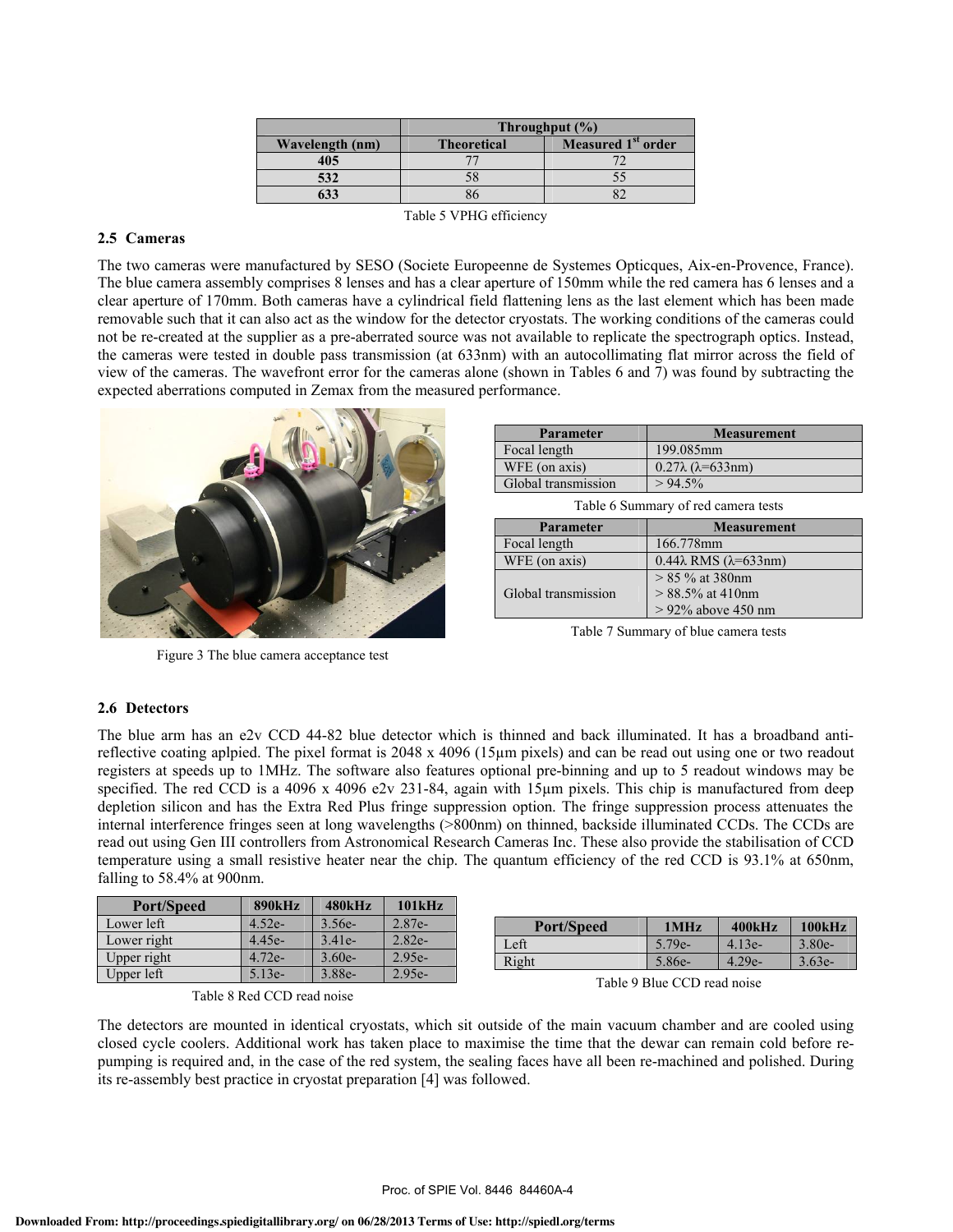

Figure 4 The blue detector dewar

During supplier testing of the HRS blue detector system, contamination unfortunately became deposited on the E2V CCD44-82 active surface. Initial attempts to remove the deposits using alcohol and a single hair brush were only partially successful: a film of residual contamination was still visible on the surface when viewed under a microscope. A second, more aggressive cleaning using ultra-pure (analytical grade) ethanol applied using strips of lens tissue was attempted and has eliminated the marks that were visible in the flat field images. After cleaning the CCD the quantum efficiency of the detector was measured. Given the large experimental error estimates (including additional reflection losses at the dewar window and in extrapolating the photodiode calibration below 400nm) the result was close enough to the manufacturer's data (Figure 5) to conclude that the cleaning of the CCD has not impacted the coating in any way.



Figure 5 QE for the blue CCD before/after cleaning

#### **2.7 As-built Throughput Model**

The most recent throughput predictions for the red and blue arms have been calculated based on the latest available data such as reflectivity measurement of witness samples for coatings and measured CCD quantum efficiency. The throughput estimate includes an actual measurement of the fibre and input optics losses, which are still subject to final optimisations. An independent measurement of the 1st diffracted order transmission efficiency of the VPHGs has been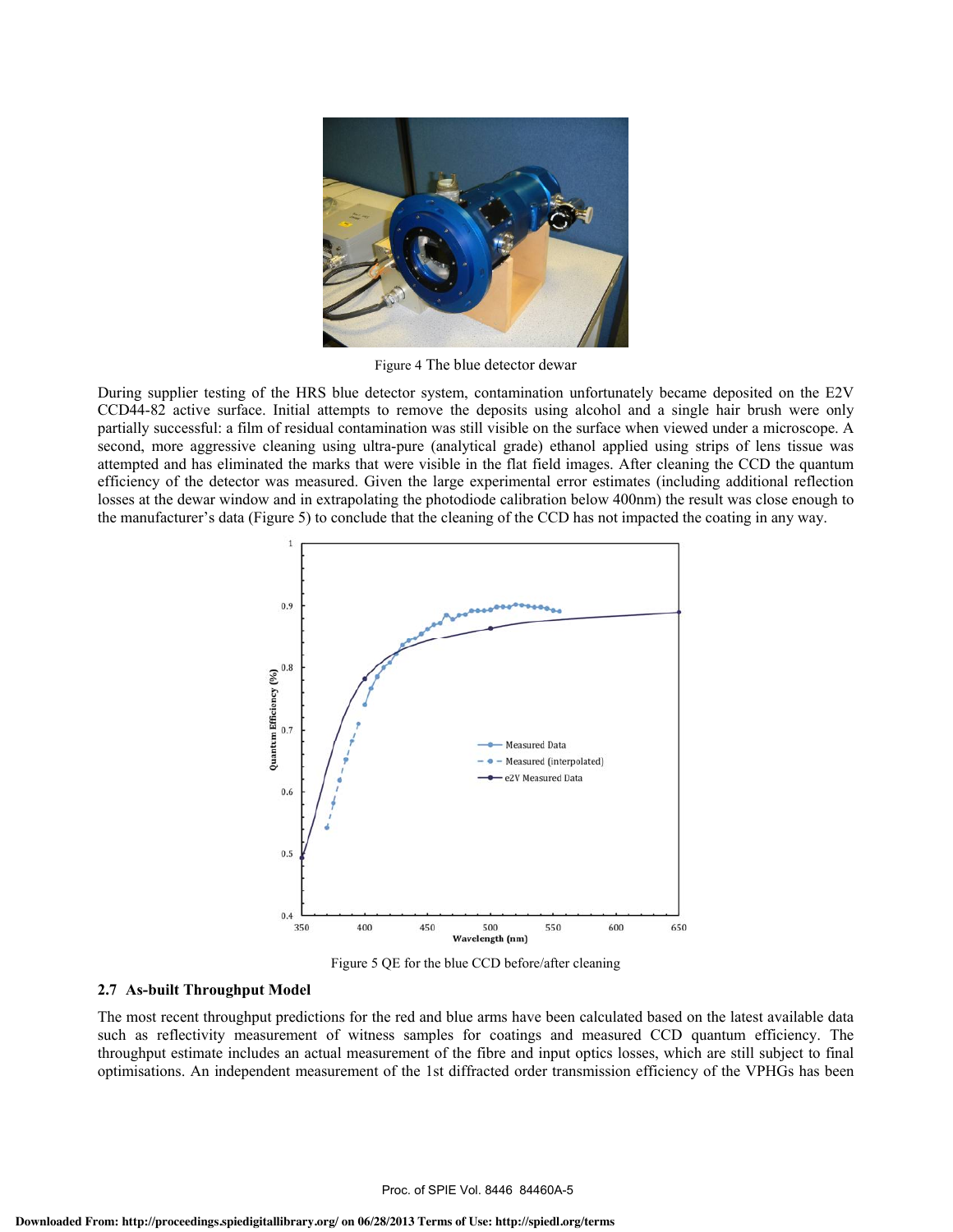used (as-built efficiencies were only around 5% worse than the theoretical value). Predictions for the HR and HS sliced modes and the LR mode are shown in Figure 6. The extreme blue performance is restricted mainly by the attenuation of the optical fibres and the reduction in mirror coating reflectivity. It is the VPHG efficiency peaks which give rise to the characteristic bell shape of the efficiencies for each arm. The red arm has higher throughput than the blue due to the increased quantum efficiency of the detector. The LR mode is predicted to have an efficiency in the region of 70% (at 532nm).



Figure 6. Throughput predictions based on measured performance of individual optics

## **3. CONSTRUCTION**

#### **3.1 Fibre Feed**

The fibres are carried from the prime focus of the SALT telescope to the spectrograph room below the telescope pier in a ruggedised conduit. To ensure they are adequately protected, the multi-core fibre protection scheme proposed by Murray *et al.* for the FMOS spectrograph [5] has been followed. Essentially, the fibre cable consists of a central tensile element around which a set of bespoke optical fibre protection tubes are helically wound using the apparatus shown in Figure 7. These tubes are designed to restrict fibre bending and have a high resistance to crushing. To protect the cable from the observatory environment, the wound cable is then sheathed in an outer flexible steel conduit. In this case, four optical fibres (object and sky for each mode plus two spares) were inserted in each protective tube prior to winding. To pack the protection tubes around the central tensile element a fifth (empty) tube was used. This was packed into a conduit with an outer diameter of 25mm. The total length of cable, including a sensible allowance for installation, is 50m. Based on

manufacturer's data this implies that the fibre run will have a 90% transmission at 550nm.



Figure 7 Helical winding apparatus (adapted from FMOS)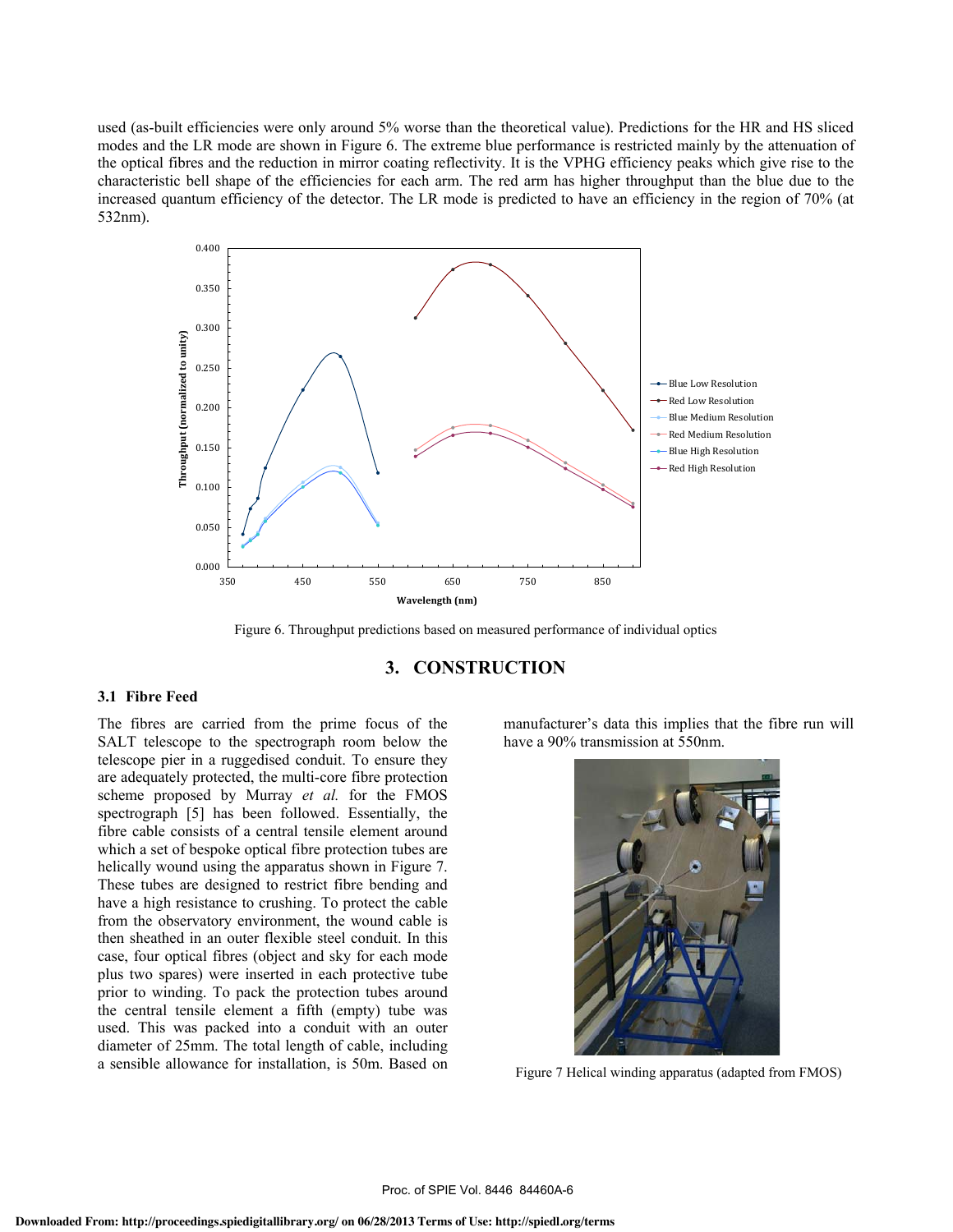#### **3.1.1 Fore Optics Alignment**

The fore optics alignment, including the placement of all six image slicers has been completed. The slicer alignment was done in-situ once the fibres and their exit lenses had been fixed in place. Shimming of the fibre was required to get all six slicer outputs telecentric while maximising the amount of fibre end surface being imaged inside the slit envelope. A positioning arm mounted on a micrometer stage (see Figure 8) was used to manipulate the tiny optical components (approximately 5mm x 5mm) whilst a video camera was placed at the focus to observe the slices in real time. Once positioned, the slicers were fixed in place using UV-curing vacuum compatible Norland NOA88 adhesive. Figure 9 shows an image of the slits with the light coming from the slicer fore optics. This image will be used to manufacture a photo-etched mask which will produce neat slits of 416µm and 208µm width.



Figure 8 Image slicer manipulation apparatus (left) and close-up of first 5 slicers (right)



Figure 9 Image of the slit plane showing slicer operation  $-$  a slit mask will be placed at this location. MR-top, HS-middle and HRbottom

#### **3.2 Thermal Control**

To achieve temperature stability approaching 1mK within the SALT HRS vacuum vessel it is necessary to implement multiple layers of insulation and temperature regulation. An outer enclosure, regulated by an air conditioning unit, controls the ambient temperature to within 0.5C. An insulating cover made from plastic coated polystyrene panels will also be constructed around and underneath the instrument to further isolate the vacuum vessel from fluctuations in the outer enclosure temperature. The temperature of the vacuum vessel is actively regulated with a closed loop controller supplying pulses of current to heating wire in direct contact with the vacuum chamber's exterior walls. Pneumatic legs provide isolation from vibration and thermally decouple the instrument from the floor. Figure 10 shows the instrument in its inner thermal enclosure. Also visible is the support frame for the detector dewars and the optical table that holds the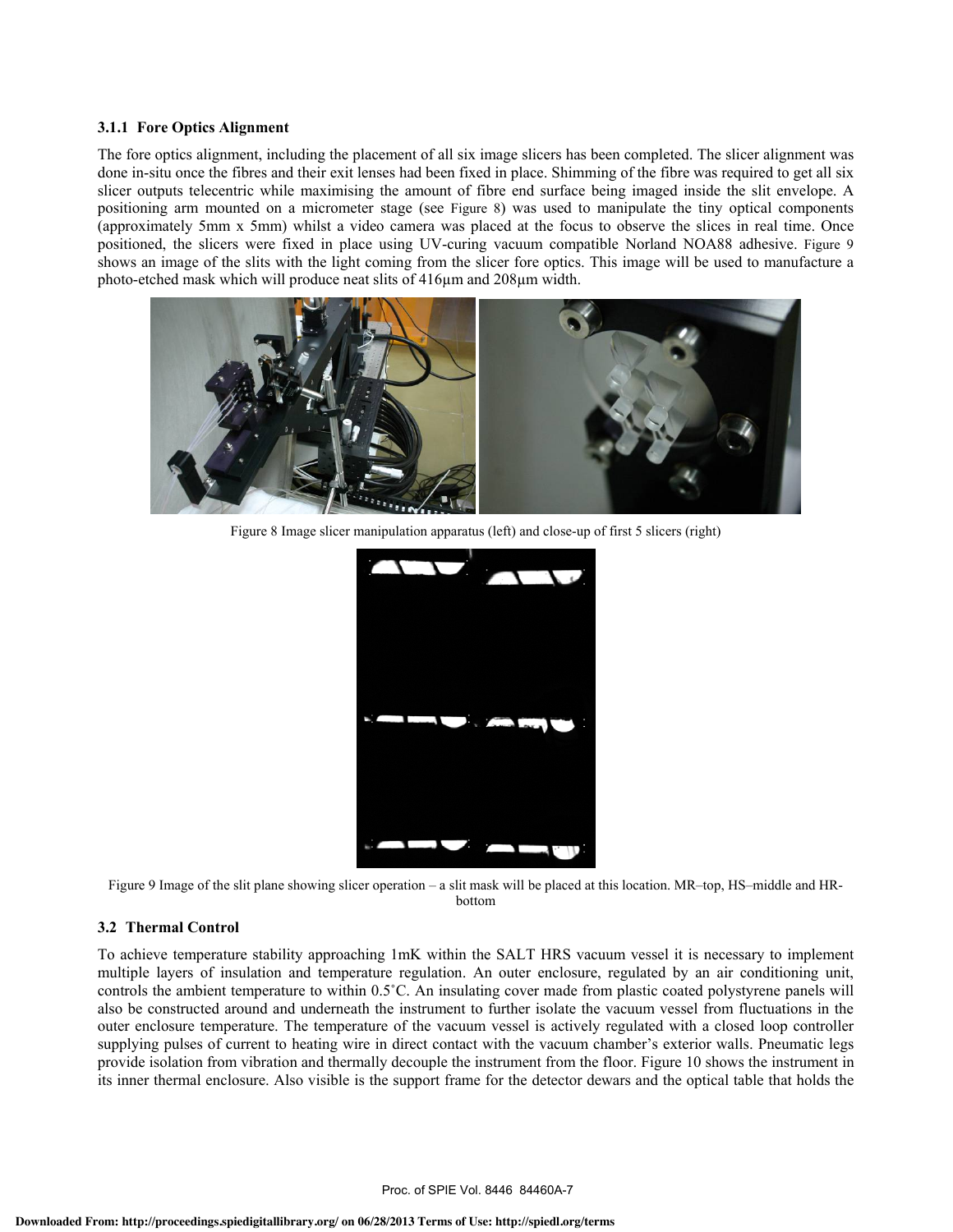additional optics for the HS mode (namely the iodine cell and ThAr lamp). The fibres enter the vacuum chamber through the two ports on the top of the vessel.



Figure 10 Spectrograph vacuum chamber and inner thermal enclosure.

## **4. SOFTWARE**

#### **4.1 Instrument Control**

In line with all SALT instruments, the HRS software will be LabVIEW based and will fully integrate with the statebased scripting concept of the telescope control system. The user interface is written as a client application that is accessible from the telescope operator's console. A single PC runs a control sequence which receives commands from the high level observatory systems and communicates with the low level motion control servers (hosted on the same PC). Image acquisition is performed via two dedicated PCs. A LabVIEW wrapper has been written for the vendor's API to allow the full range of exposure functions, including binning and windowing, to be set through the instrument software. Separate FITS files will be written for the red and blue detector image, complete with headers containing information about the instrument status and observing conditions. These PCs are connected to a data-only network for hiving off the images to the Linux-based data reduction and archiving server. Nod and shuffle operations will be coordinated from the sequencer since both red and blue CCDs must be controlled and commands sent back to the telescope control system.

#### **4.2 Quick Look Data Reduction**

The science software to be provided with the instrument will comprise an exposure time calculator and a set of quick look data reduction routines that will each be integrated with the existing SALT tools. The quick look data reduction routines will be based on the FIESTool scripts that were originally developed for the FIES spectrograph at the Nordic Optical Telescope [6]. FIEStool is written in Python and calls specific échelle data reduction routines from external IRAF packages. The basic routines have been reconfigured to run on the blue and red parts of the spectra separately and have been tested using synthetic frames. More advanced reduction tasks such as subtraction of inter-order scattered light, order merging and cosmic ray rejection can also be performed using the software. The data reduction task can be automated once an initial order definition has been made. FIESTool also has scripts to assist in the creation of the master bias and flat field calibration frames that will be required.

The exposure time calculator will implemented in Java. For a particular instrument configuration it calculates estimated exposure times based on instrument throughput, the seeing conditions and a user-provided estimate of the telescope collecting area used for the observation.